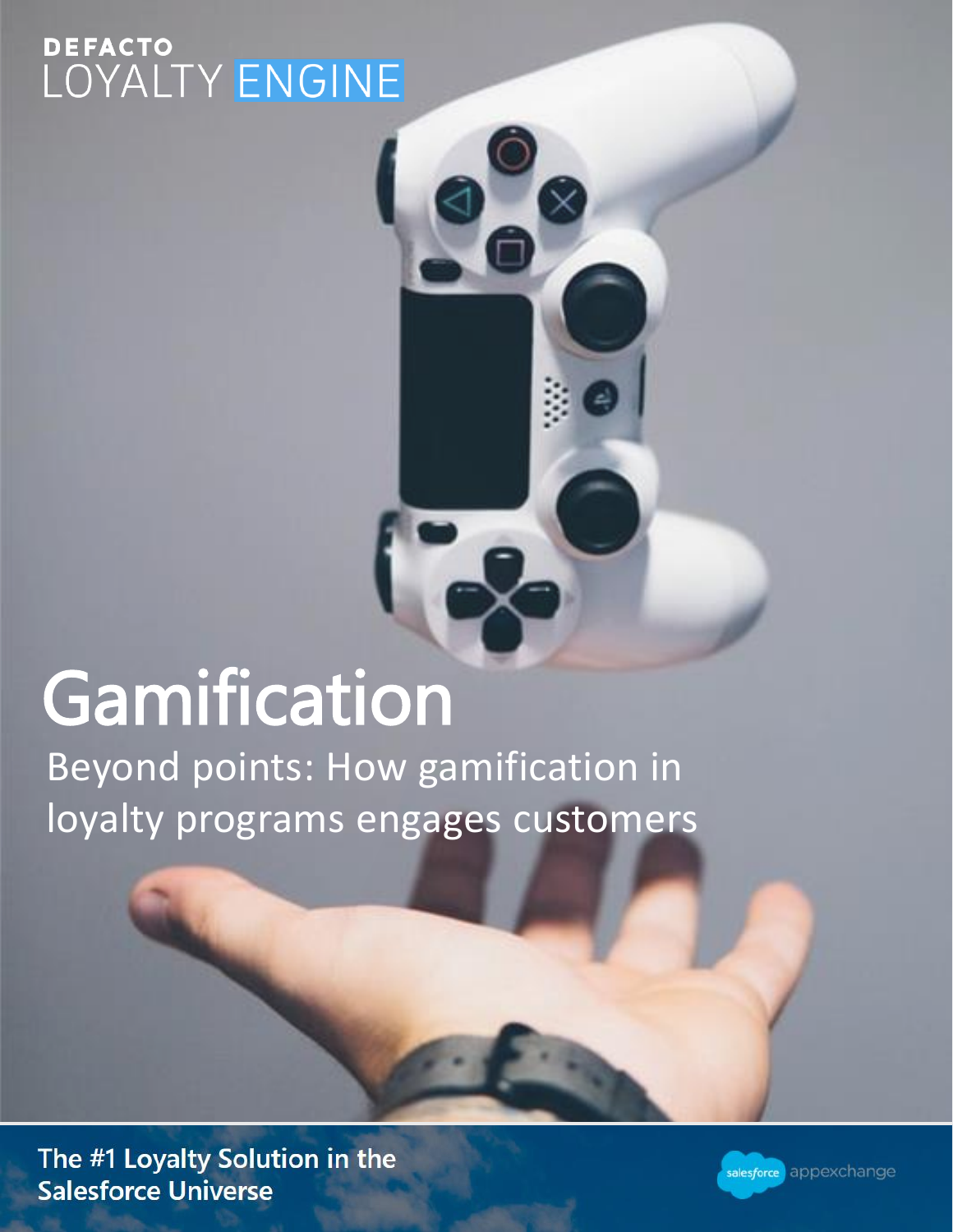#### BEYOND POINTS: HOW GAMIFICATION IN LOYALTY PROGRAMS ENGAGES CUSTOMERS

When thinking of Loyalty Programs, we see rewards, vouchers, points or tiers. Based on purchases to incentivise the customer to purchase more.

Achieving great uplifts over decades, transactional Loyalty Programs have long been thought of as a great way to loyalize customers.

With a downside: Customers were getting used to being rewarded for their purchases, and if not played well, were waiting to collect the reward before shopping. Especially in retail this often led to a decrease in margin.

Then came personalisation! The collected data is almost like a treasure and if used well, the margins grew again, based on clever recommendations for your next purchase. Even loyalised consumers through personalised customer service.

While especially technology still fights to tame these big amounts of data and make them actionable at the right time and place, one field of engagement has long been overlooked: **Gamification**

To assume gamifying an experience might be triggering customers to purchase more, we must look into what really makes us stick to a brand.

Ultimately there are many ways we become loyal. To some it will always be the price, or convenience. Yet the engagement with a brand has shown great results and gamification is the way to increase engagement.

#### **Think beyond leaderboards:**

Some are very motivated by being the first and best in something. Yet many are not. Also, assuming people love to win football games will lead to the same enthusiasm in something they might not care as strongly about is wrong. So think beyond leaderboards and into games logics that also work

*Here are 7 examples how gamification tied into loyalty programs will increase customer engagement with your brand or company:* 

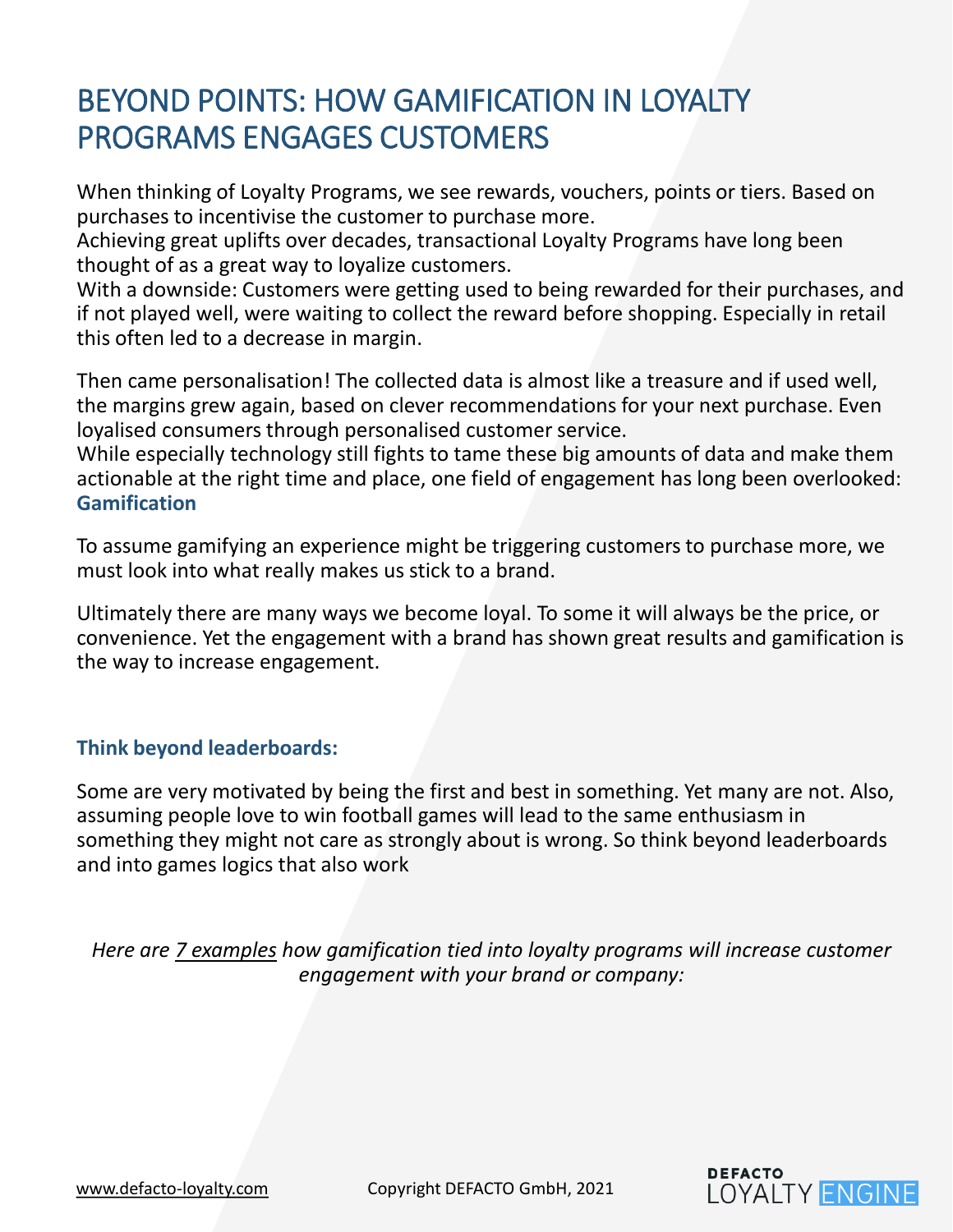### AN EPIC CALLING WILL IMPROVE YOUR CUSTOMERS ENGAGEMENT:

Wikipedia has shown the way, people do like to collaborate and work towards a greater good. Use this by making customers work towards meaning. This might be in your community in which customers help other customers out, leave a review or simply become brand advocates.

Tap into the greater calling driver to motivate customers to leave something behind, identify with the cause and brand and ultimately become ambassadors.

Combine this with a strong vision to go even further. Save the planet, the environment or the community around us? I am in! Use this measure right when onboarding a new client to let them know what their epic calling is. If they identify with the cause. They will be one of the tribe.

Many strong brands play that well. Apple: Buying it, because I am more of an apple person than an Android one.

#### OWNERSHIP EMPOWERS CUSTOMERS AND **MOTIVATES**

We all have heard about that, virtual crops and pigs that need urgent harvesting or feeding. Feeling ownership ultimately drives your engagement.

Your customers don't need to be part of the company to trigger them, but giving them a sense of ownership will be a great driver and it will increase the level of engagement drastically when done right.

Simply if customers spend some time on creating their profile in your community, they already feel a higher level of ownership towards it.

Or if they feel they have a say in the colors of the latest collection, it will ultimately drive their return to your brand and engagement.

*"Focus on 2 main goals, make them numbers and work towards them."*

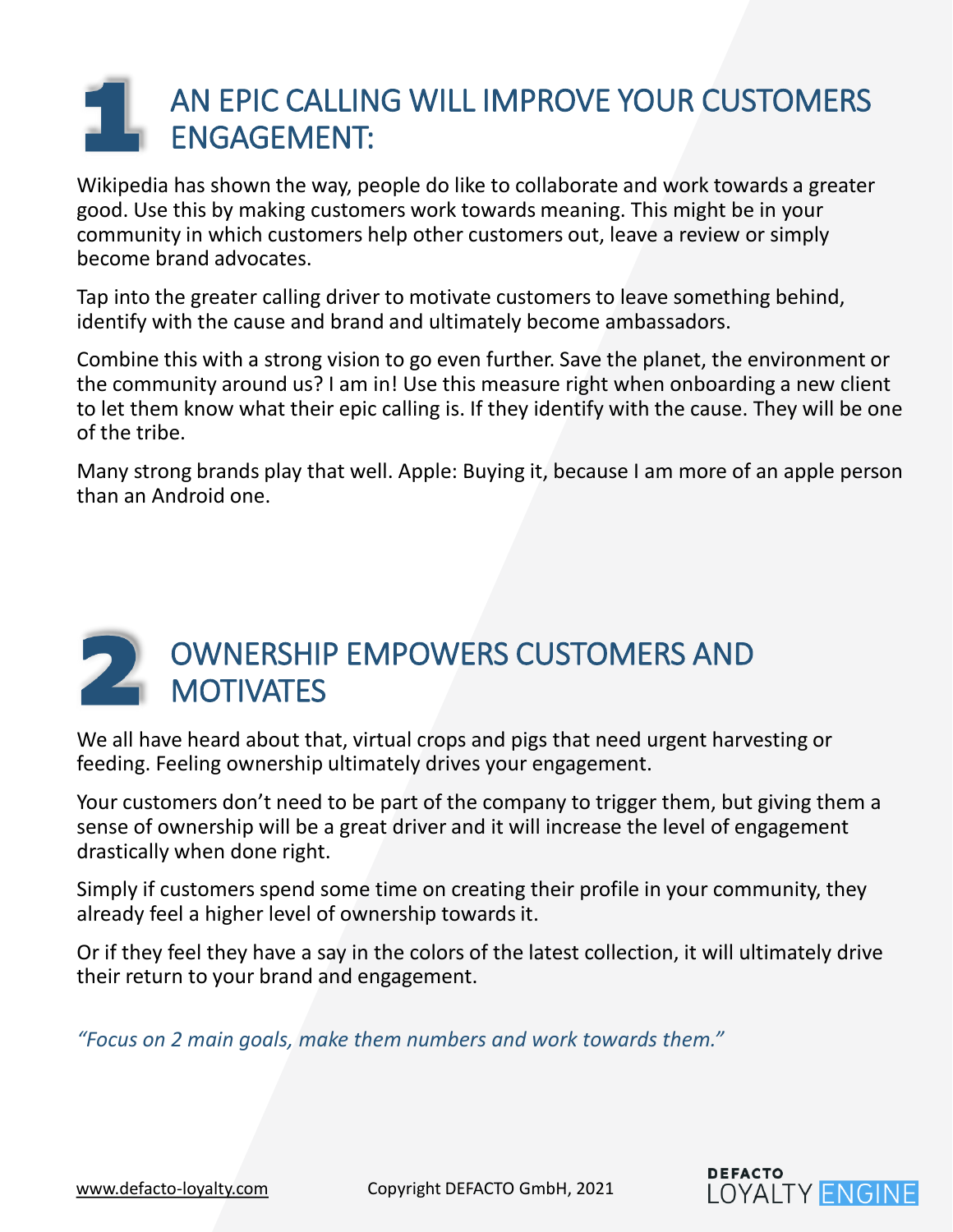#### NEW SECTION UNLOCKED: A CHALLENGE IS WORTH MORE THAN AN EASY TARGET

As the ultimate driver behind the well-known points, badges and leaderboards logic, accomplishment is a gamification measure that is often misunderstood.

So it does make sense to look into it in more detail to get the best of it.

What ultimately drives customers or users is the urge to get somewhere with their efforts. Brands often think it should be easy to achieve a next tier, reward or goal, yet what they rather should focus on is simplicity.

The logic of getting somewhere should be simple, but if there is some sort of challenge involved, it will ultimately be more rewarding to get there. And customers know that.

Introduce some sort of challenge in the leaderboard, badges, tiers or points logic, so that the goal is ultimately more attractive to reach the goal, like: The hidden tier customers need to find out how to reach it.



We have all been there: If something is rare, exclusive or unattainable, we want it. The fear of missing out (FOMO) is real.

Many apps play that well. Clubhouse just recently gained a lot of traction just by not allowing everybody in. This measure is not for every brand, and it can backfire, but also this measure can be taken on more lightly.

Ultimately, if you just delay, just like unnaturally reducing something, it will make customers think of it more. The limited edition, the highest rank, the reward that only 10 people will receive...

*Why not delay a surprise voucher for a while to increase impatience.*



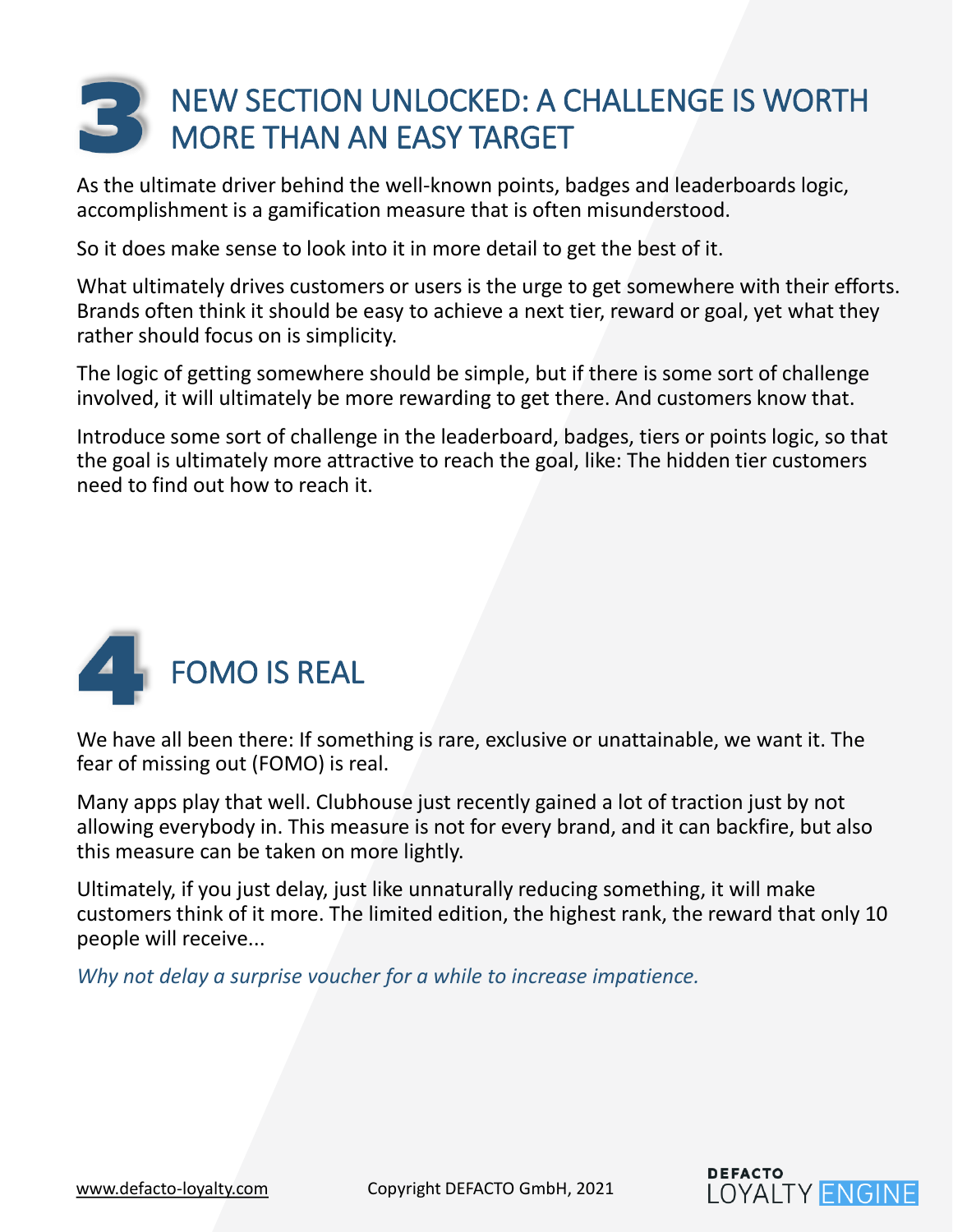#### NOSTALGIA AND RELATEDNESS: HOW THEY MINIMISE THE THRESHOLD TO BUY

We are naturally more drawn to places, people and things we feel we know. Hence if you do feel reminded of your childhood, nostalgia kicks in. We feel we do know this product, place or brand.

Use this feeling and customers are more likely to buy or share data. Not everything needs to be brand new to be engaging.

#### "WHAT IF I CLICK THIS?" CURIOSITY AS A STRONG AND OFTEN OVERLOOKED DRIVE TO ENGAGEMENT

Usually, brands try to be as clear as possible in their communication. And it makes sense. We want customers to know what to expect from us.

Yet one driver in gamification that might often be overlooked is the intrinsic motivation, arising out of curiosity that lies in the unpredictable.

This drives us to hang on, just to see what happens next. It is the driver behind the series we have been binge watching over the weekend, pressing that button that said, don't press or simply play the lottery.

The simple examples often used and still working are fortune wheels or lotteries. But you can go further. Wonder what I am talking about and what an example might be? Why not add me on LinkedIn and I'll show you examples.

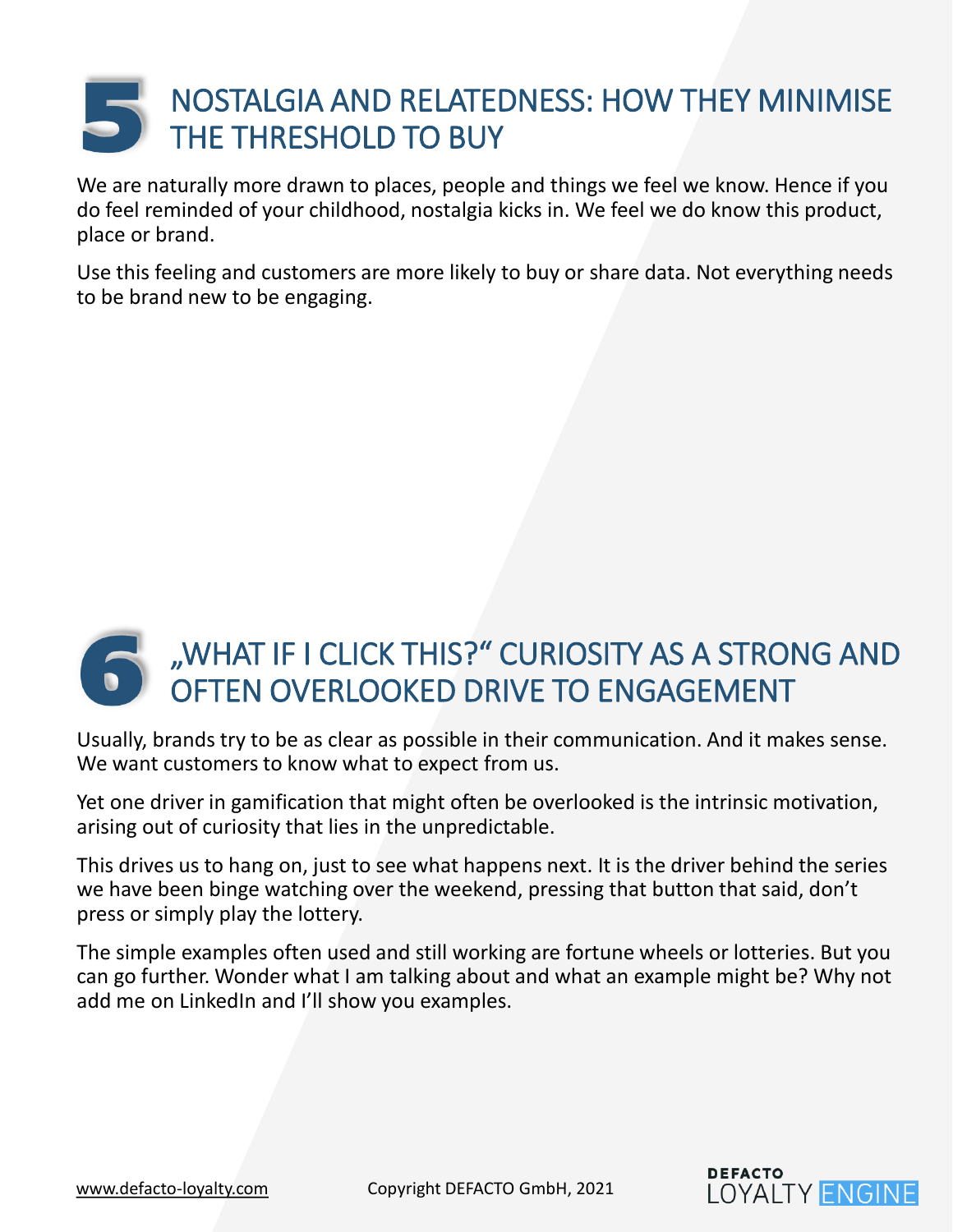

This one comes as no surprise, none of us likes to lose things. Often played in Loyalty Programs when your points expire, we feel we need to do something about it. All the transactions for nothing, just because we don't do anything about it.

Visit us to save the reward from expiring. Or play this on a larger scale…You haven't really visited us, we might need to delete your account.

*Definitely, not all drivers are suitable for every brand and every customer. They must be logical and communicated well. Yet thinking of what intrinsically motivates people will ultimately make you rethink the logic in your program and communication.* 

*Want to go beyond and enter the next level? Let us know and we will send you the secret code to unlock it!*